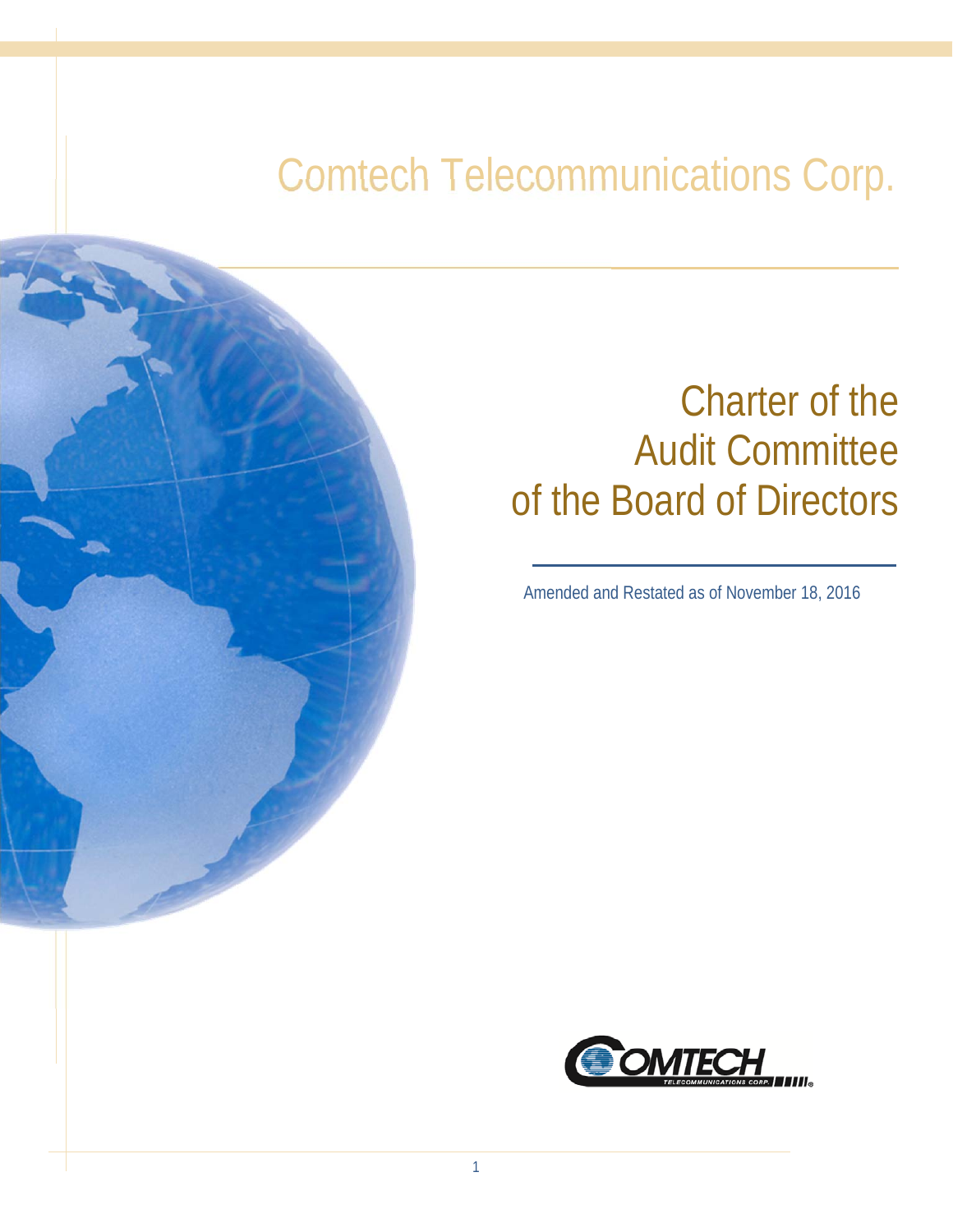#### **I. Purpose**

The Audit Committee (the "Committee") is appointed by the Board of Directors (the "Board") of Comtech Telecommunications Corp. (the "Company") to assist the Board of Directors in fulfilling its oversight responsibilities. The Committee's primary duties and responsibilities are:

1. Monitor the integrity and quality of the Company's financial reporting processes and systems of internal controls regarding finance, accounting, ethics and legal compliance.

2. Monitor the independence and performance of the Company's independent registered public accounting firms.

3. Provide an avenue of communication between the Board of Directors, Company management, and the independent registered public accounting firms.

The Committee has the authority to conduct any investigation appropriate to fulfilling its responsibilities, and it has direct access to the independent registered public accounting firms as well as anyone in the Company. The Committee has the ability to retain, at the Company's expense, special legal, accounting or other consultants or experts it deems necessary in the performance of its duties.

#### **II. Committee Composition and Meetings**

Committee members shall meet the requirements of the NASDAQ Stock Market Inc. The Committee shall be comprised of three or more directors, as determined by the Board of Directors, each of whom shall be an "independent director" as defined by NASDAQ and in the Securities Exchange Act of 1934, as amended (the "Exchange Act") and the rules promulgated thereunder, and free from any relationship that would interfere with the exercise of his or her independent judgment. Additionally, no member of the Committee shall be an "affiliated person" within the meaning of that term under Section 301 of the Sarbanes-Oxley Act of 2002, and no member of the Committee may receive any payment from the Company other than payment for Board of Directors or Committee service. All members of the Committee shall have at least a basic understanding of finance and accounting and be able to read and understand fundamental financial statements. At least one member of the Committee shall have financial sophistication as that term is used by NASDAQ and shall be "an audit committee financial expert" as defined in the rules of the Securities and Exchange Commission (the "SEC").

Committee members shall be appointed by the Board of Directors. If the Committee Chair is not present at any meeting of the Committee, the members of the Committee that are present may designate a chair by majority vote.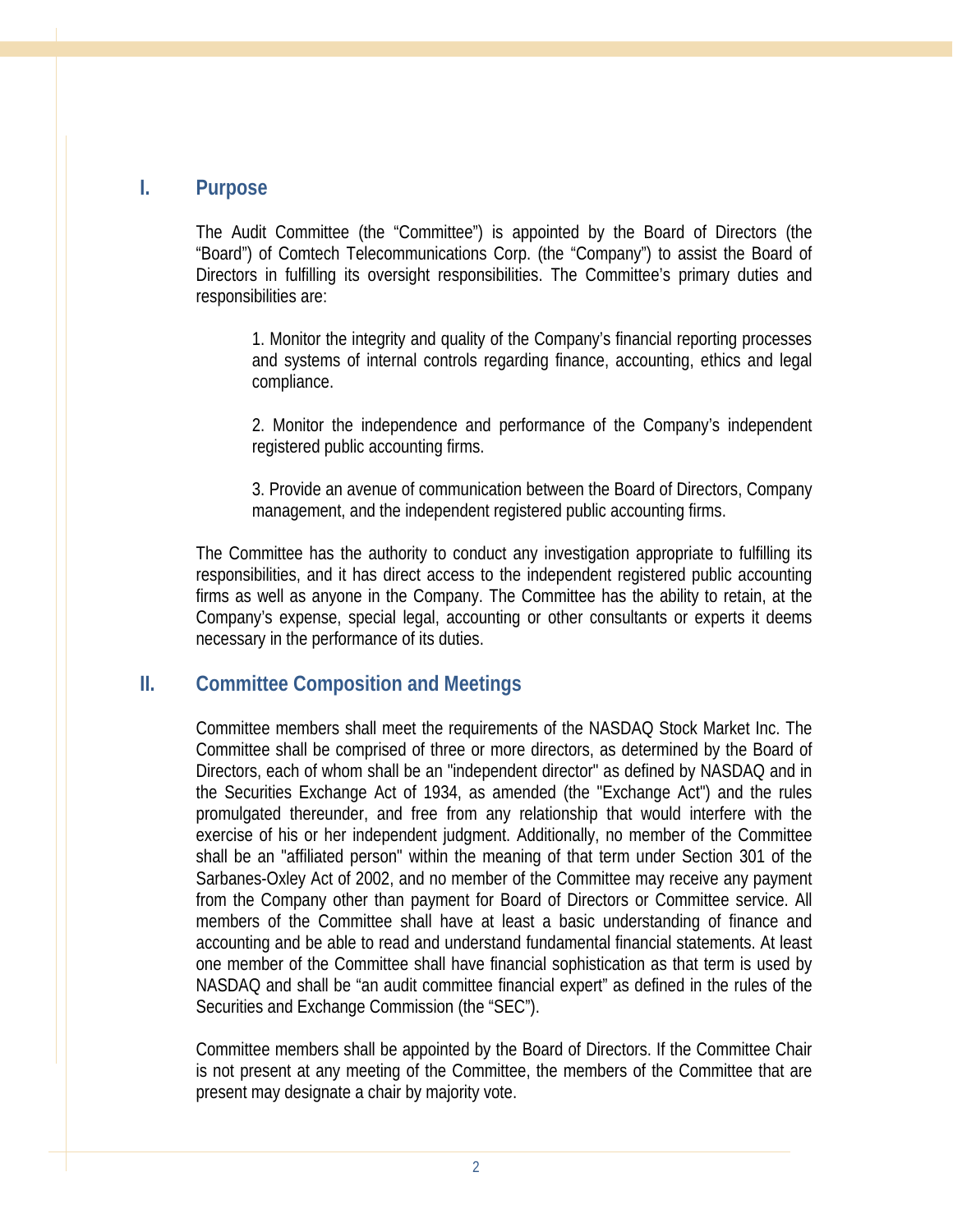The Committee shall meet at least quarterly, or as often as circumstances dictate. The Committee shall meet privately in executive session at least annually with management, the independent registered public accounting firms and as a committee to discuss any matters that the Committee or each of these groups believes should be discussed.

### **III. Committee Responsibilities and Duties**

#### **Review Procedures**

- 1. Review and reassess the adequacy of this Charter at least annually. Submit the Charter to the Board of Directors for consideration and have the document published on the Company's website or as an appendix to the Company's Proxy Statement, at least once every three years in accordance with regulations of the SEC.
- 2. Review the Company's periodic and annual financial statements and financial press releases prior to filing or distribution. Review should include discussion with management and the independent registered public accounting firms of significant issues regarding accounting principles, practices and judgments.
- 3. In consultation with management and the independent registered public accounting firms, at least annually, consider the adequacy and integrity of the Company's financial reporting processes and controls. Discuss significant risks or exposures and the steps management has taken to monitor, control and report on such exposures. Review significant findings prepared by the independent registered public accounting firms together with management's responses.

#### **Independent Registered Public Accounting Firms**

- 4. Assume direct responsibility for the appointment, compensation, retention, and oversight of the work of the independent registered public accounting firms engaged for the purpose of preparing or issuing an audit report or performing other audit, review or attest services for the Company. The independent registered public accounting firms must report directly to the Committee.
- 5. Review the performance of the independent registered public accounting firms and assume sole authority to approve any discharge of auditors when circumstances warrant.
- 6. Approve, in advance, all permissible auditing and non-auditing services provided by the independent registered public accounting firms and the fees and other significant compensation to be paid to the independent registered public accounting firms.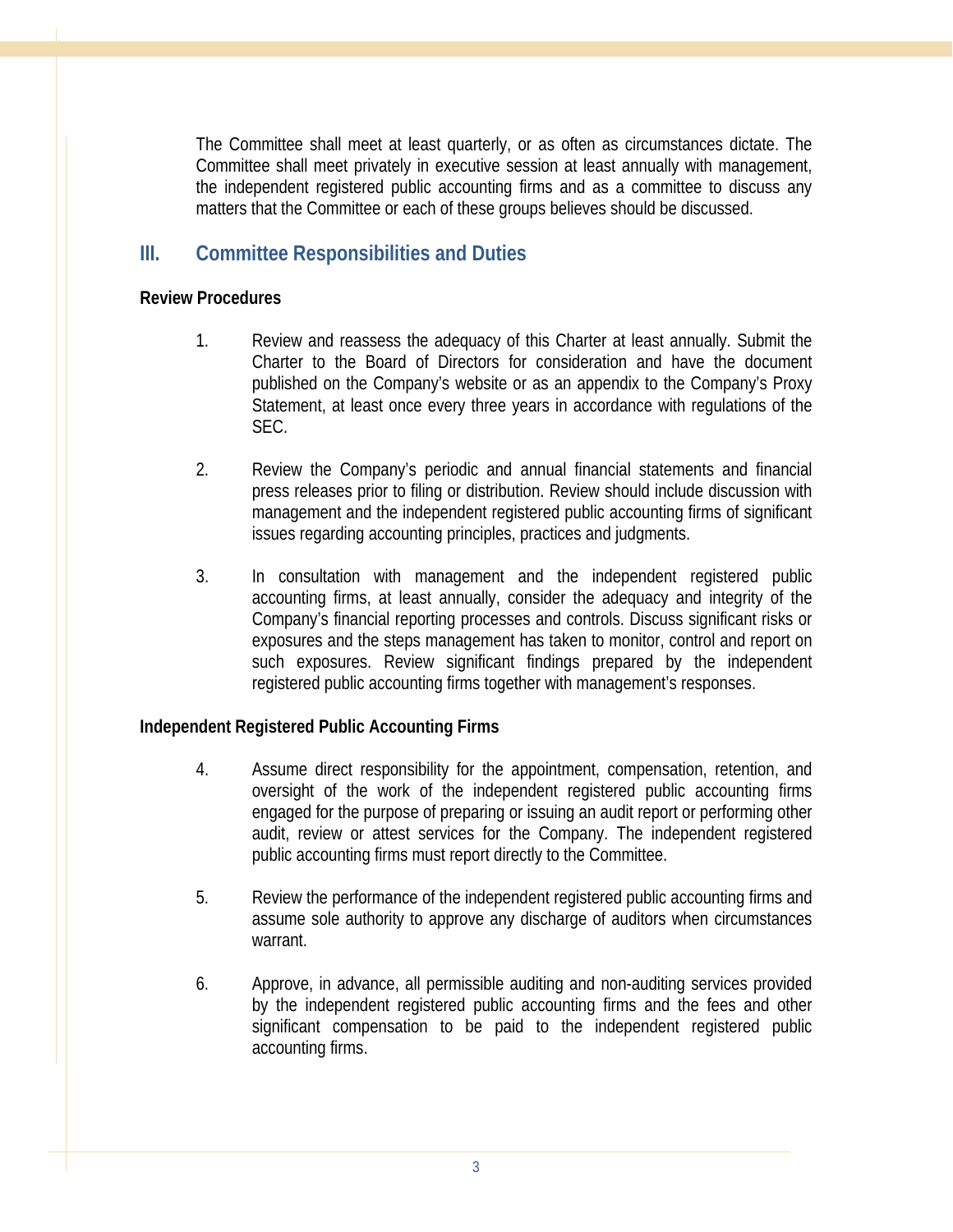- 7. Confirm and assure the independence of the independent registered public accounting firms, and in furtherance of such responsibility, on an annual basis, the Committee should review and discuss with the independent registered public accounting firms all significant relationships they have with the Company that could impair the auditors' independence.
- 8. At least annually, obtain and review a report by the independent registered public accounting firms addressing: (i) the audit firm's internal quality-control procedures; and (ii) any material issues raised by the most recent internal quality-control review, or peer review, of the audit firm, or by any inquiry or investigation by governmental or professional authorities, within the preceding five years, respecting one or more independent audits carried out by the firm and any steps taken to deal with any such issues.
- 9. Review the independent registered public accounting firms' audit plan and discuss scope, staffing, locations, reliance upon management and general audit approach.
- 10. Prior to releasing the audited year-end earnings, discuss the results of the audit with the independent registered public accounting firms. Discuss matters required to be communicated to audit committees in accordance with applicable rules and regulations governing such firms.
- 11. Discuss with the independent registered public accounting firms their observations relative to the quality and appropriateness of the Company's accounting principles as applied in its financial reporting.
- 12. Prior to filing, discuss the quarterly reviewed and annual audited financial statements, including the assessment of the integrity of such financial statements, with management and the independent registered public accounting firms, including the Company's disclosures in the "Management's Discussion and Analysis of Financial Condition and Results of Operations" in each Form 10-Q and 10-K to be filed with the SEC. As applicable, assure that the auditor's reasoning is described and documented in determining the appropriateness of significant changes in accounting principles and disclosure practices.
- 13. Conduct open and frank discussions with management and the independent registered public accounting firms regarding the auditors' evaluation about the quality of the Company's accounting principles and critical estimates in its financial statements. This dialogue will include discussion of the consistency, clarity and completeness of the financial statements and related disclosures. The discussion will also include items that may impact the representational faithfulness, verifiability, and neutrality of the information shown in the financial statements such as changes in accounting policies, estimates, judgments, uncertainties, and unusual transactions.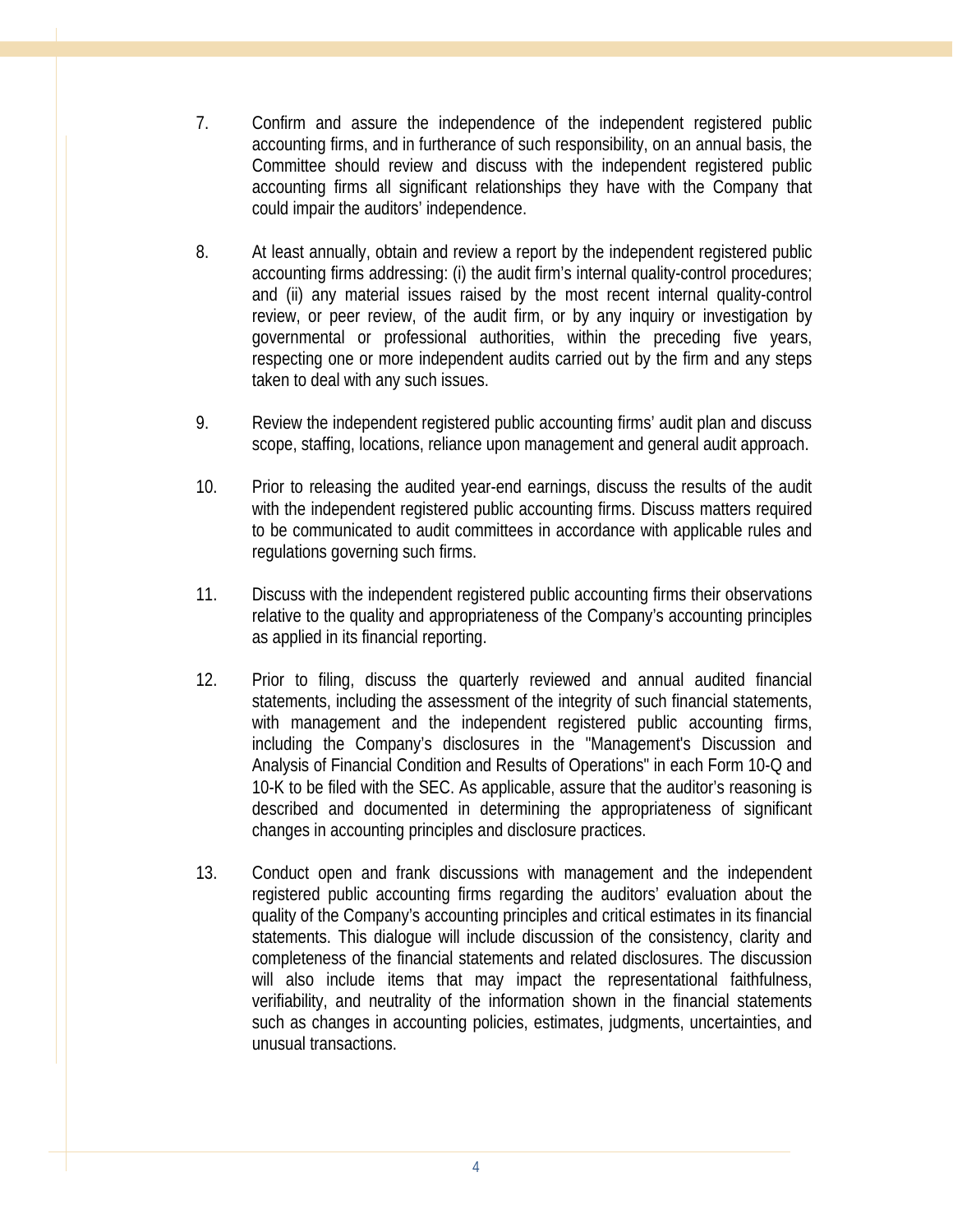- 14. Review reports from the independent registered public accounting firms concerning critical accounting policies, all alternative treatments of financial information under generally accepted accounting principles ("GAAP") that were discussed with management and other material written communications between the auditors and management.
- 15. Review with the independent registered public accounting firms any audit problems or difficulties and management's response.

#### **Review and Assessment of Internal Controls**

- 16. Discuss with management policies and programs with respect to risk management and risk assessment.
- 17. Review management's annual Internal Control Report which:
	- (i) acknowledges management's responsibility for establishing and maintaining an adequate internal control structure and procedures for financial reporting; and
	- (ii) contains an assessment, as of the end of the most recent fiscal year, of the effectiveness of the Company's internal control structure and procedures for financial reporting.
- 18. Develop, review and oversee procedures for the (i) receipt, retention and treatment of complaints received by the Company regarding accounting, internal accounting controls and auditing matters and (ii) confidential, anonymous submission by employees of the Company of concerns regarding accounting or auditing matters.
- 19. Consider and review with the independent registered public accounting firms:
	- (i) the adequacy of the Company's and its subsidiaries internal controls, including computerized information system controls and security; and
	- (ii) related findings and recommendations of the independent registered public accounting firms together with management's responses.
- 20. In order to enable the Company's CEO and CFO to provide required SEC certifications, before each filing of the Company's reports on Forms 10-Q and 10- K, the Committee will discuss with the CEO and CFO (i) significant deficiencies and or material weaknesses in the design or operation of the Company's internal controls that could adversely affect the Company's ability to gather and report financial data and (ii) any fraud or allegations of fraud involving management or employees who have significant roles in the Company's internal controls.
- 21. Perform an annual assessment of the Committee's performance.